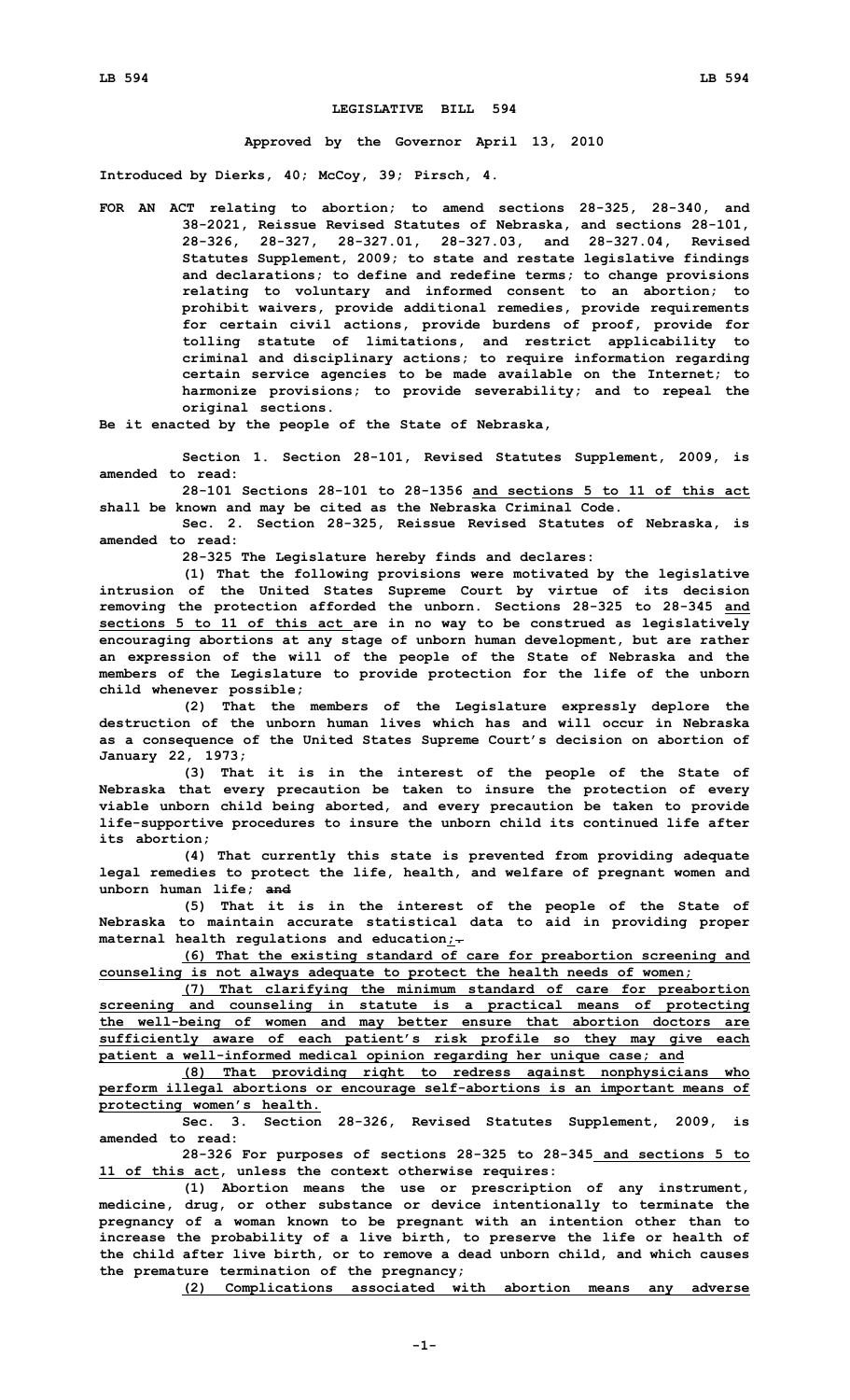**physical, psychological, or emotional reaction that is reported in <sup>a</sup> peer-reviewed journal to be statistically associated with abortion such that there is less than <sup>a</sup> five percent probability (P <sup>&</sup>lt; .05) that the result is due to chance;**

**(3) Conception means the fecundation of the ovum by the spermatozoa;**

**(4) Emergency situation means that condition which, on the basis of the physician's good faith clinical judgment, so complicates the medical condition of <sup>a</sup> pregnant woman as to necessitate the immediate abortion of her pregnancy to avert her death or for which <sup>a</sup> delay will create serious risk of substantial impairment of <sup>a</sup> major bodily function;**

**(2) (5) Hospital means those institutions licensed by the Department of Health and Human Services pursuant to the Health Care Facility Licensure Act;**

**(6) Negligible risk means <sup>a</sup> risk that <sup>a</sup> reasonable person would consider to be immaterial to <sup>a</sup> decision to undergo an elective medical procedure;**

**(7) Partial-birth abortion means an abortion procedure in which the person performing the abortion partially delivers vaginally <sup>a</sup> living unborn child before killing the unborn child and completing the delivery. For purposes of this subdivision, the term partially delivers vaginally <sup>a</sup> living unborn child before killing the unborn child means deliberately and intentionally delivering into the vagina <sup>a</sup> living unborn child, or <sup>a</sup> substantial portion thereof, for the purpose of performing <sup>a</sup> procedure that the person performing such procedure knows will kill the unborn child and does kill the unborn child;**

**(3) (8) Physician means any person licensed to practice medicine in this state as provided in the Uniform Credentialing Act;**

**(4) (9) Pregnant means that condition of <sup>a</sup> woman who has unborn human life within her as the result of conception;**

**(5) Conception means the fecundation of the ovum by the spermatozoa; (10) Probable gestational age of the unborn child means what will with reasonable probability, in the judgment of the physician, be the gestational age of the unborn child at the time the abortion is planned to be performed;**

**(11) Risk factor associated with abortion means any factor, including any physical, psychological, emotional, demographic, or situational factor, for which there is <sup>a</sup> statistical association with one or more complications associated with abortion such that there is less than <sup>a</sup> five percent probability (P <sup>&</sup>lt; .05) that such statistical association is due to chance. Such information on risk factors shall have been published in any peer-reviewed journals indexed by the United States National Library of Medicine's search services (PubMed or MEDLINE) or in any journal included in the Thomson Reuters Scientific Master Journal List not less than twelve months prior to the day preabortion screening was provided;**

**(12) Self-induced abortion means any abortion or menstrual extraction attempted or completed by <sup>a</sup> pregnant woman on her own body;**

**(13) Ultrasound means the use of ultrasonic waves for diagnostic or therapeutic purposes, specifically to monitor an unborn child;**

**(6) (14) Viability means that stage of human development when the unborn child is potentially able to live more than merely momentarily outside the womb of the mother by natural or artificial means; and**

**(7) Emergency situation means that condition which, on the basis of the physician's good faith clinical judgment, so complicates the medical condition of <sup>a</sup> pregnant woman as to necessitate the immediate abortion of her pregnancy to avert her death or for which <sup>a</sup> delay will create serious risk of substantial impairment of <sup>a</sup> major bodily function;**

**(8) Probable gestational age of the unborn child means what will with reasonable probability, in the judgment of the physician, be the gestational age of the unborn child at the time the abortion is planned to be performed;**

**(9) Partial-birth abortion means an abortion procedure in which the person performing the abortion partially delivers vaginally <sup>a</sup> living unborn child before killing the unborn child and completing the delivery. For purposes of this subdivision, the term partially delivers vaginally <sup>a</sup> living unborn child before killing the unborn child means deliberately and intentionally delivering into the vagina <sup>a</sup> living unborn child, or <sup>a</sup> substantial portion thereof, for the purpose of performing <sup>a</sup> procedure that the person performing such procedure knows will kill the unborn child and does kill the unborn child;**

**(10) (15) Woman means any female human being whether or not she has reached the age of majority.; and**

**(11) Ultrasound means the use of ultrasonic waves for diagnostic or**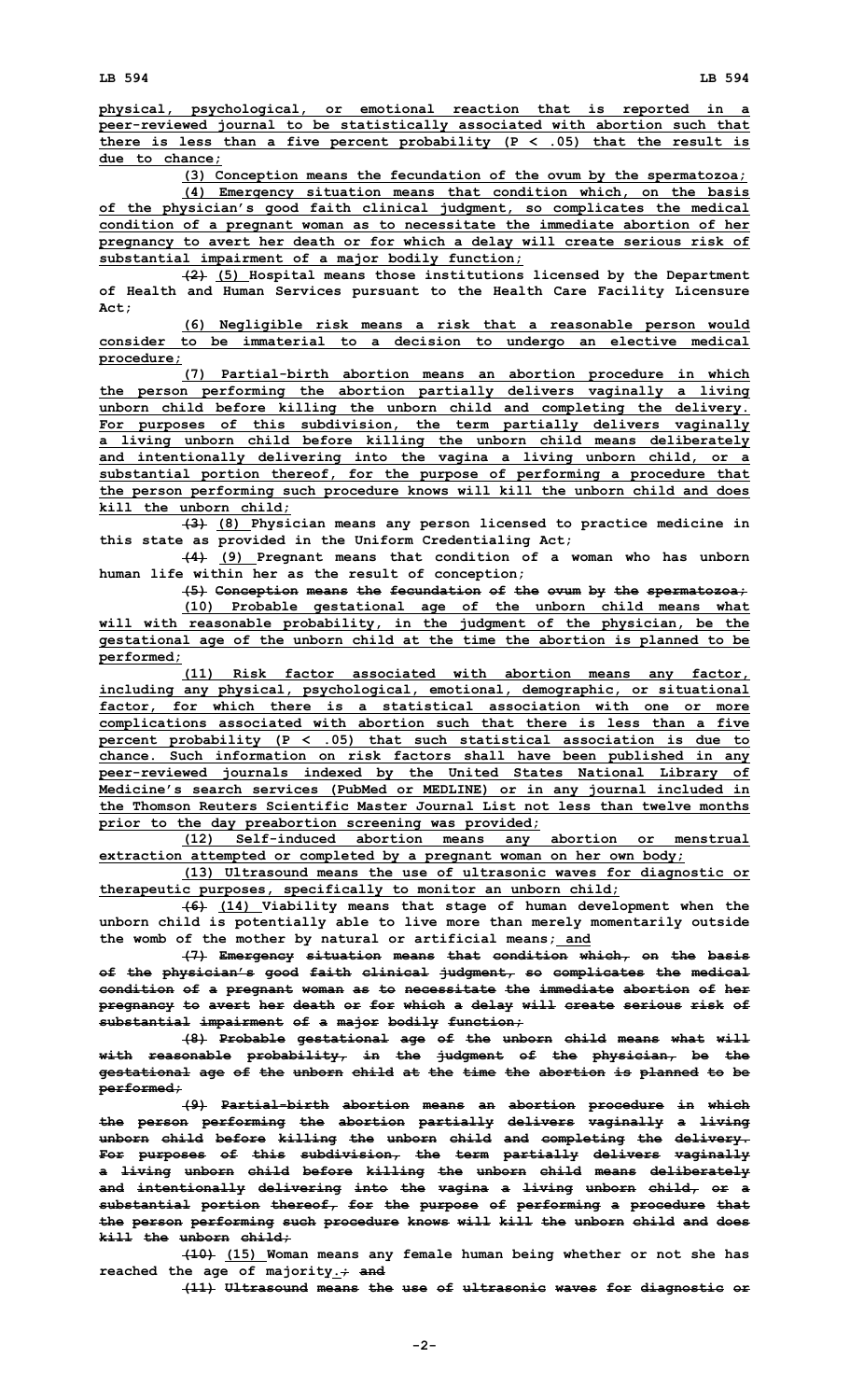## **therapeutic purposes, specifically to monitor an unborn child.**

**Sec. 4. Section 28-327, Revised Statutes Supplement, 2009, is amended to read:**

**28-327 No abortion shall be performed except with the voluntary and informed consent of the woman upon whom the abortion is to be performed. Except in the case of an emergency situation, consent to an abortion is voluntary and informed only if:**

**(1) The woman is told the following by the physician who is to perform the abortion, by the referring physician, or by <sup>a</sup> physician assistant or registered nurse licensed under the Uniform Credentialing Act who is an agent of either physician, at least twenty-four hours before the abortion:**

**(a) The particular medical risks associated with the particular abortion procedure to be employed including, when medically accurate, the risks of infection, hemorrhage, perforated uterus, danger to subsequent pregnancies, and infertility;**

**(b) The probable gestational age of the unborn child at the time the abortion is to be performed;**

**(c) The medical risks associated with carrying her child to term; and**

**(d) That she cannot be forced or required by anyone to have an abortion and is free to withhold or withdraw her consent for an abortion.**

**The person providing the information specified in this subdivision to the person upon whom the abortion is to be performed shall be deemed qualified to so advise and provide such information only if, at <sup>a</sup> minimum, he or she has had training in each of the following subjects: Sexual and reproductive health; abortion technology; contraceptive technology; short-term counseling skills; community resources and referral; and informed consent. The physician or the physician's agent may provide this information by telephone without conducting <sup>a</sup> physical examination or tests of the patient, in which case the information required to be supplied may be based on facts supplied by the patient and whatever other relevant information is reasonably available to the physician or the physician's agent;**

**(2) The woman is informed by telephone or in person, by the physician who is to perform the abortion, by the referring physician, or by an agent of either physician, at least twenty-four hours before the abortion:**

**(a) The name of the physician who will perform the abortion;**

**(b) That medical assistance benefits may be available for prenatal care, childbirth, and neonatal care;**

**(c) That the father is liable to assist in the support of her child, even in instances in which the father has offered to pay for the abortion;**

**(d) That she has the right to review the printed materials described in section 28-327.01. The physician or his or her agent shall orally inform the woman that the materials have been provided by the Department of Health and Human Services and that they describe the unborn child and list agencies which offer alternatives to abortion. If the woman chooses to review the materials, they shall either be given to her at least twenty-four hours before the abortion or mailed to her at least seventy-two hours before the abortion by certified mail, restricted delivery to addressee, which means the postal employee can only deliver the mail to the addressee. The physician and his or her agent may disassociate themselves from the materials and may comment or refrain from commenting on them as they choose; and**

**(e) That she has the right to request <sup>a</sup> comprehensive list, compiled by the Department of Health and Human Services, of health care providers, facilities, and clinics that offer to have ultrasounds performed by <sup>a</sup> person at least as qualified as <sup>a</sup> registered nurse licensed under the Uniform Credentialing Act, including and specifying those that offer to perform such ultrasounds free of charge. The list shall be arranged geographically and shall include the name, address, hours of operation, and telephone number of each entity. If requested by the woman, the physician who is to perform the abortion, the referring physician, or his or her agent shall provide such <sup>a</sup> list as compiled by the department;**

**(3) If an ultrasound is used prior to the performance of an abortion, the physician who is to perform the abortion, the referring physician, or <sup>a</sup> physician assistant or registered nurse licensed under the Uniform Credentialing Act who is an agent of either physician, or any qualified agent of either physician, shall:**

**(a) Perform an ultrasound of the woman's unborn child of <sup>a</sup> quality consistent with standard medical practice in the community at least one hour prior to the performance of the abortion;**

**(b) Simultaneously display the ultrasound images so that the woman may choose to view the ultrasound images or not view the ultrasound images. The woman shall be informed that the ultrasound images will be displayed so**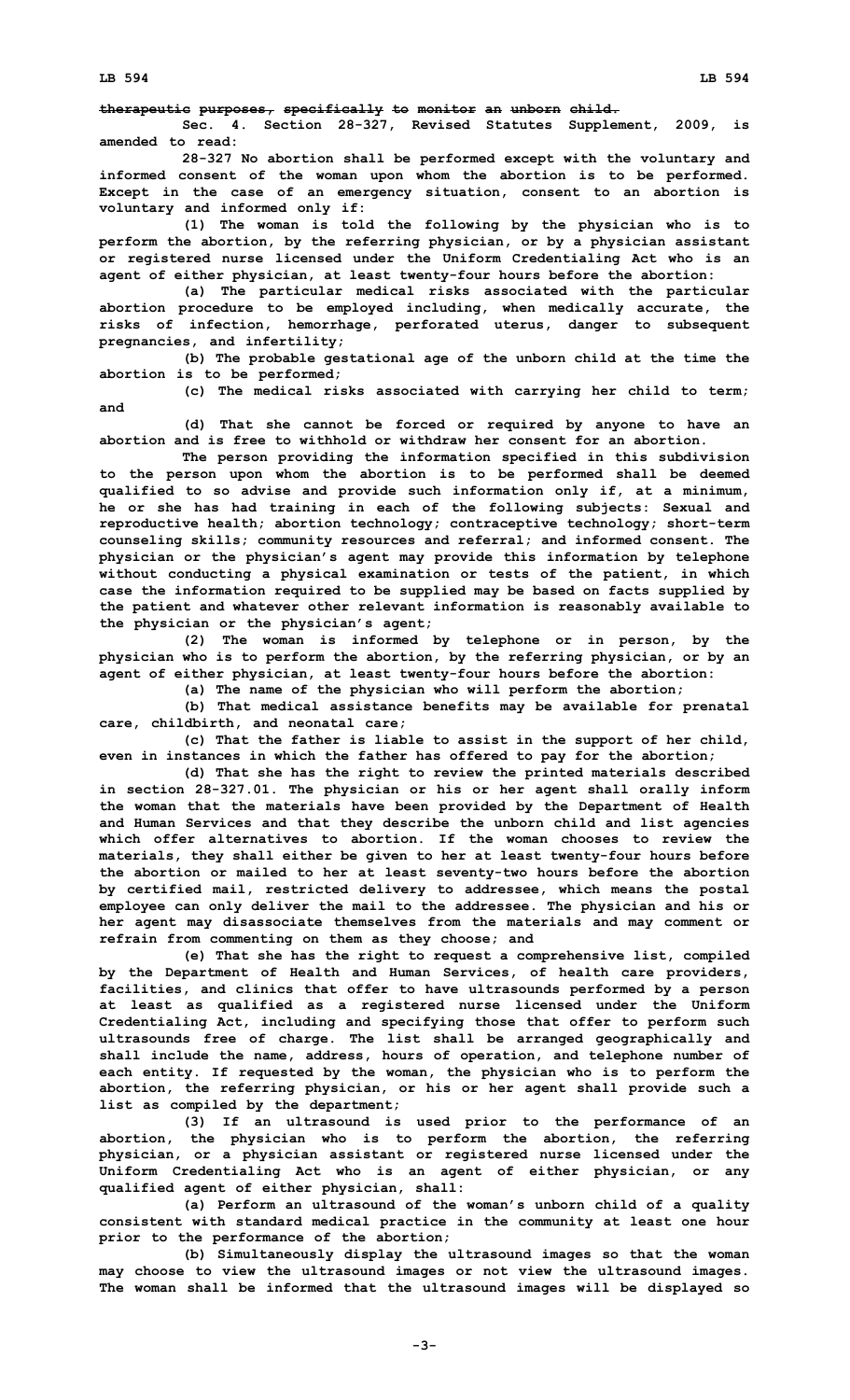**that she is able to view them. Nothing in this subdivision shall be construed to require the woman to view the displayed ultrasound images; and**

**(c) If the woman requests information about the displayed ultrasound image, her questions shall be answered. If she requests <sup>a</sup> detailed, simultaneous, medical description of the ultrasound image, one shall be provided that includes the dimensions of the unborn child, the presence of cardiac activity, if present and viewable, and the presence of external members and internal organs, if present and viewable;**

**(4) At least one hour prior to the performance of an abortion, <sup>a</sup> physician, psychiatrist, psychologist, mental health practitioner, physician assistant, registered nurse, or social worker licensed under the Uniform Credentialing Act has:**

**(a) Evaluated the pregnant woman to identify if the pregnant woman had the perception of feeling pressured or coerced into seeking or consenting to an abortion;**

**(b) Evaluated the pregnant woman to identify the presence of any risk factors associated with abortion;**

**(c) Informed the pregnant woman and the physician who is to perform the abortion of the results of the evaluation in writing. The written evaluation shall include, at <sup>a</sup> minimum, <sup>a</sup> checklist identifying both the positive and negative results of the evaluation for each risk factor associated with abortion and both the licensed person's written certification and the woman's written certification that the pregnant woman was informed of the risk factors associated with abortion as discussed; and**

**(d) Retained <sup>a</sup> copy of the written evaluation results in the pregnant woman's permanent record;**

**(5) If any risk factors associated with abortion were identified, the pregnant woman was informed of the following in such manner and detail that <sup>a</sup> reasonable person would consider material to <sup>a</sup> decision of undergoing an elective medical procedure:**

**(a) Each complication associated with each identified risk factor; and**

**(b) Any quantifiable risk rates whenever such relevant data exists;**

**(6) The physician performing the abortion has formed <sup>a</sup> reasonable medical judgment, documented in the permanent record, that:**

**(a) The preponderance of statistically validated medical studies demonstrates that the physical, psychological, and familial risks associated with abortion for patients with risk factors similar to the patient's risk factors are negligible risks;**

**(b) Continuance of the pregnancy would involve risk of injury to the physical or mental health of the pregnant woman greater than if the pregnancy were terminated by induced abortion; or**

**(c) Continuance of the pregnancy would involve less risk of injury to the physical or mental health of the pregnant woman than if the pregnancy were terminated by an induced abortion;**

**(4) (7) The woman certifies in writing, prior to the abortion, that:**

**(a) The information described in subdivisions (1) and (2)(a), (b), and (c) of this section has been furnished her;**

**(b) She has been informed of her right to review the information referred to in subdivision (2)(d) of this section; and**

**(c) The requirements of subdivision (3) of this section have been performed if an ultrasound is performed prior to the performance of the abortion; and**

**(5) (8) Prior to the performance of the abortion, the physician who is to perform the abortion or his or her agent receives <sup>a</sup> copy of the written certification prescribed by subdivision (4) (7) of this section. The physician or his or her agent shall retain <sup>a</sup> copy of the signed certification form in the woman's medical record.**

**Sec. 5. Any waiver of the evaluations and notices provided for in subdivision (4) of section 28-327 is void and unenforceable.**

**Sec. 6. In addition to whatever remedies are available under the common or statutory laws of this state, the intentional, knowing, or negligent failure to comply with the requirements of section 28-327 shall provide <sup>a</sup> basis for the following damages:**

**(1) The award of reasonable costs and attorney's fees; and**

**(2) <sup>A</sup> recovery for the pregnant woman for the wrongful death of her unborn child under section 30-809 upon proving by <sup>a</sup> preponderance of evidence that the physician knew or should have known that the pregnant woman's consent was either not fully informed or not fully voluntary pursuant to section 28-327.**

**Sec. 7. Any action for civil remedies based on <sup>a</sup> failure to comply with the requirements of section 28-327 shall be commenced in accordance with**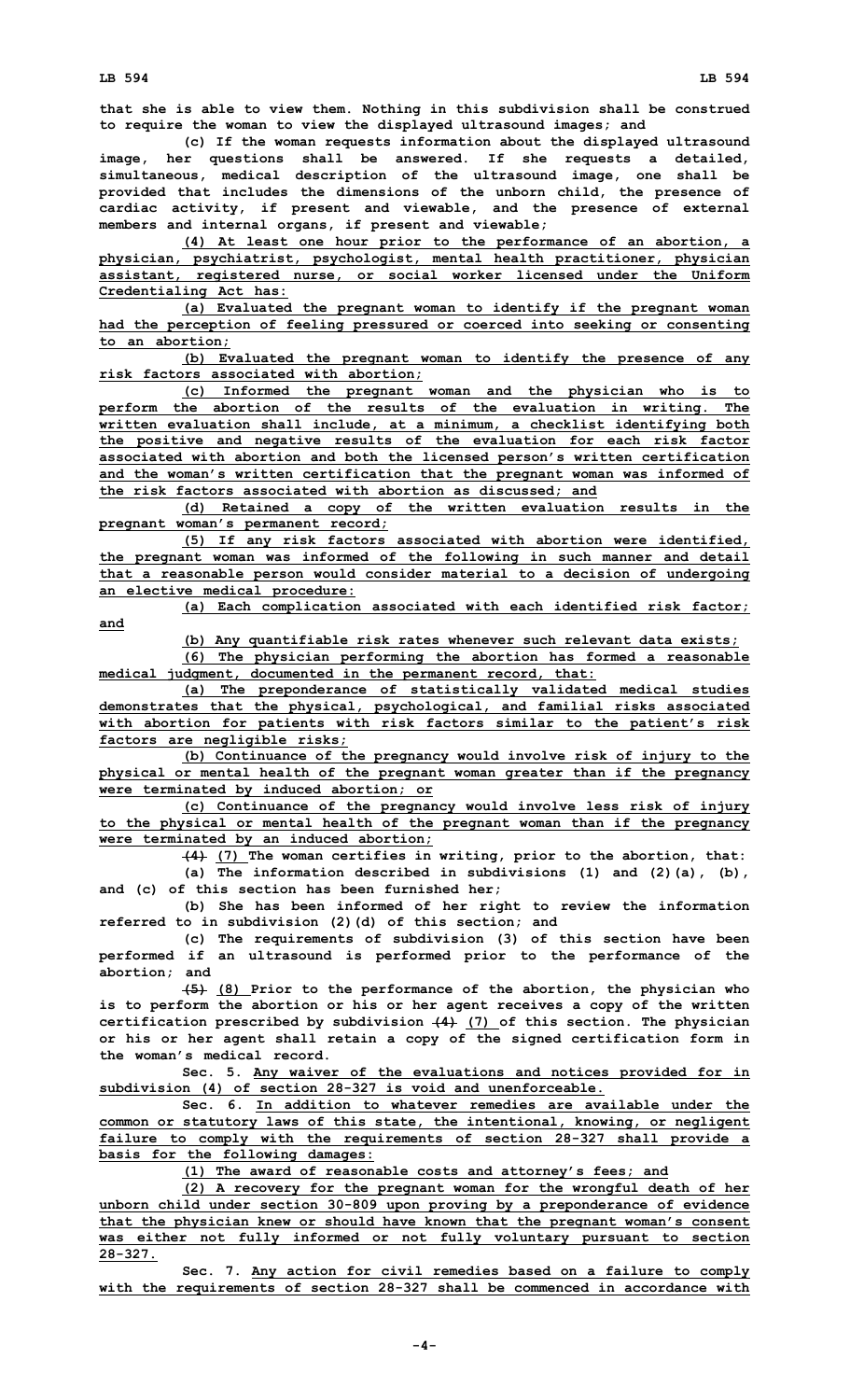**LB 594 LB 594**

**section 25-222 or 44-2828.**

**Sec. 8. If <sup>a</sup> physician performed an abortion on <sup>a</sup> pregnant woman who is <sup>a</sup> minor without providing the information required in section 28-327 to the pregnant woman's parent or legal guardian, then the physician bears the burden of proving that the pregnant woman was capable of independently evaluating the information given to her.**

**Sec. 9. Except in the case of an emergency situation, if <sup>a</sup> pregnant woman is provided with the information required by section 28-327 less than twenty-four hours before her scheduled abortion, the physician shall bear the burden of proving that the pregnant woman had sufficient reflection time, given her age, maturity, emotional state, and mental capacity, to comprehend and consider such information.**

**Sec. 10. In <sup>a</sup> civil action involving section 28-327, the following shall apply:**

**(1) In determining the liability of the physician and the validity of the consent of <sup>a</sup> pregnant woman, the failure to comply with the requirements of section 28-327 shall create <sup>a</sup> rebuttable presumption that the pregnant woman would not have undergone the recommended abortion had section 28-327 been complied with by the physician;**

**(2) The absence of physical injury shall not preclude an award of noneconomic damages including pain, suffering, inconvenience, mental suffering, emotional distress, psychological trauma, loss of society or companionship, loss of consortium, injury to reputation, or humiliation associated with the abortion;**

**(3) The fact that <sup>a</sup> physician does not perform elective abortions or has not performed elective abortions in the past shall not automatically disqualify such physician from being an expert witness. A licensed obstetrician or family practitioner who regularly assists pregnant women in resolving medical matters related to pregnancy may be qualified to testify as an expert on the screening, counseling, management, and treatment of pregnancies;**

**(4) Any physician advertising services in this state shall be deemed to be transacting business in this state pursuant to section 25-536 and shall be subject to the provisions of section 28-327;**

**(5) It shall be an affirmative defense to an allegation of inadequate disclosure under the requirements of section 28-327 that the defendant omitted the contested information because statistically validated surveys of the general population of women of reproductive age, conducted within the three years before or after the contested abortion, demonstrate that less than five percent of women would consider the contested information to be relevant to an abortion decision; and**

**(6) In addition to the other remedies available under the common or statutory law of this state, <sup>a</sup> woman or her survivors shall have <sup>a</sup> cause of action for reckless endangerment against any person, other than <sup>a</sup> physician or pharmacist licensed under the Uniform Credentialing Act, who attempts or completes an abortion on the pregnant woman or aids or abets the commission of <sup>a</sup> self-induced abortion. Proof of injury shall not be required to recover an award, including reasonable costs and attorney's fees, for wrongful death under this subdivision.**

**Sec. 11. (1) In the event that any portion of section 28-327 is enjoined and subsequently upheld, the statute of limitations for filing <sup>a</sup> civil suit under section 28-327 shall be tolled during the period for which the injunction is pending and for two years thereafter.**

**(2) Nothing in section 28-327 shall be construed as defining <sup>a</sup> standard of care for any medical procedure other than an induced abortion.**

**(3) A violation of subdivision (4), (5), or (6) of section 28-327 shall not provide grounds for any criminal action or disciplinary action against or revocation of <sup>a</sup> license to practice medicine and surgery pursuant to the Uniform Credentialing Act.**

**Sec. 12. Section 28-327.01, Revised Statutes Supplement, 2009, is amended to read:**

**28-327.01 (1) The Department of Health and Human Services shall cause to be published the following easily comprehensible printed materials:**

**(a) Geographically indexed materials designed to inform the woman of public and private agencies and services available to assist <sup>a</sup> woman through pregnancy, upon childbirth, and while the child is dependent, including adoption agencies and agencies and services for prevention of unintended pregnancies, which materials shall include <sup>a</sup> comprehensive list of the agencies available, <sup>a</sup> description of the services they offer, and <sup>a</sup> description of the manner, including telephone numbers and addresses in which such agencies may be contacted or printed materials including <sup>a</sup> toll-free, twenty-four-hour-a-day telephone number which may be called to orally obtain**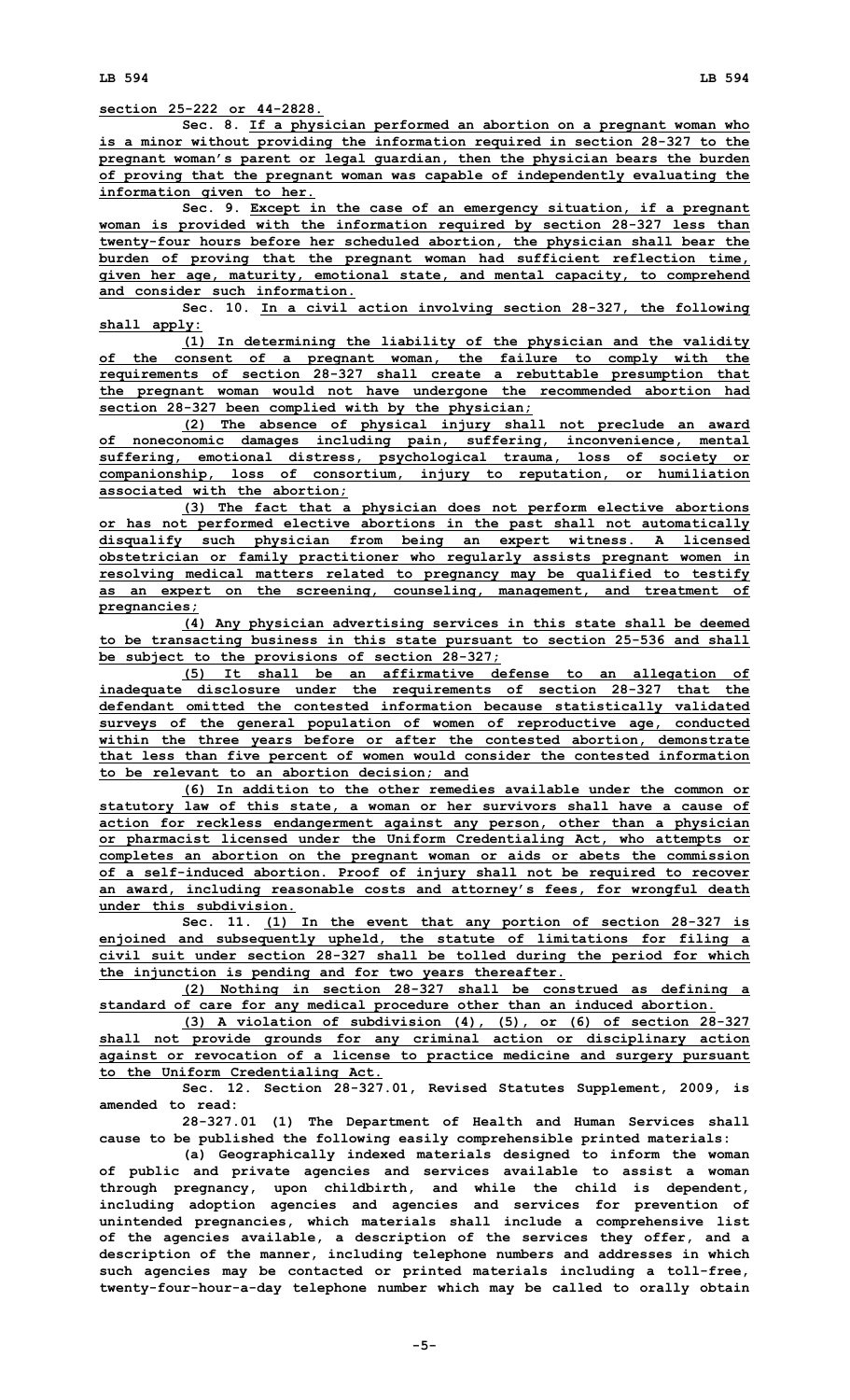**such <sup>a</sup> list and description of agencies in the locality of the caller and of the services they offer;**

**(b) Materials designed to inform the woman of the probable anatomical and physiological characteristics of the unborn child at two-week gestational increments from the time when <sup>a</sup> woman can be known to be pregnant to full term, including pictures or drawings representing the development of unborn children at the two-week gestational increments, and any relevant information on the possibility of the unborn child's survival. Any such pictures or drawings shall contain the dimensions of the unborn child and shall be realistic and appropriate for the stage of pregnancy depicted. The materials shall be objective, nonjudgmental, and designed to convey only accurate scientific information about the unborn child at the various gestational ages. The materials shall also contain objective information describing the methods of abortion procedures commonly employed, the medical risks commonly associated with each such procedure, the possible detrimental psychological effects of abortion, the medical risks commonly associated with abortion, and the medical risks commonly associated with carrying <sup>a</sup> child to term; and**

**(c) <sup>A</sup> comprehensive list of health care providers, facilities, and clinics that offer to have ultrasounds performed by <sup>a</sup> person at least as qualified as <sup>a</sup> registered nurse licensed under the Uniform Credentialing Act, including and specifying those that offer to perform such ultrasounds free of charge. The list shall be arranged geographically and shall include the name, address, hours of operation, and telephone number of each entity.**

**(2) The printed materials shall be printed in <sup>a</sup> typeface large enough to be clearly legible.**

**(3) The printed materials required under this section shall be available from the department upon the request by any person, facility, or hospital for an amount equal to the cost incurred by the department to publish the materials.**

**(4) The Department of Health and Human Services shall make available on its Internet web site <sup>a</sup> printable publication of geographically indexed materials designed to inform the woman of public and private agencies with services available to assist <sup>a</sup> woman with mental health concerns, following <sup>a</sup> risk factor evaluation. Such services shall include, but not be limited to, outpatient and crisis intervention services and crisis hotlines. The materials shall include <sup>a</sup> comprehensive list of the agencies available, <sup>a</sup> description of the services offered, and <sup>a</sup> description of the manner in which such agencies may be contacted, including addresses and telephone numbers of such agencies, as well as <sup>a</sup> toll-free, twenty-four-hour-a-day telephone number to be provided by the department which may be called to orally obtain the names of the agencies and the services they provide in the locality of the woman. The department shall update the publication as necessary.**

**Sec. 13. Section 28-327.03, Revised Statutes Supplement, 2009, is amended to read:**

**28-327.03 No civil liability for failure to comply with subdivision (2)(d) of section 28-327 or that portion of subdivision (4) (7) of such section requiring <sup>a</sup> written certification that the woman has been informed of her right to review the information referred to in subdivision (2)(d) of such section may be imposed unless the Department of Health and Human Services has published and made available the printed materials at the time the physician or his or her agent is required to inform the woman of her right to review them.**

**Sec. 14. Section 28-327.04, Revised Statutes Supplement, 2009, is amended to read:**

**28-327.04 Any person upon whom an abortion has been performed or attempted in violation of section 28-327 or the parent or guardian of <sup>a</sup> minor upon whom an abortion has been performed or attempted in violation of such section shall have <sup>a</sup> right to maintain <sup>a</sup> civil cause of action against the person who performed the abortion or attempted to perform the abortion. A violation of such section subdivision (1), (2), (3), (7), or (8) of section 28-327 shall be prima facie evidence of professional negligence. The written certification prescribed by subdivision (4) certifications prescribed by subdivisions (4) and (7) of section 28-327 signed by the person upon whom an abortion has been performed or attempted shall constitute and create <sup>a</sup> rebuttable presumption of full compliance with all provisions of section 28-327 in favor of the physician who performed or attempted to perform the abortion, the referring physician, or the agent of either physician. The written certification shall be admissible as evidence in the cause of action for professional negligence or in any criminal action. If judgment is rendered in favor of the plaintiff in any such action, the court shall also render judgment for <sup>a</sup> reasonable attorney's fee in favor of the plaintiff against the**